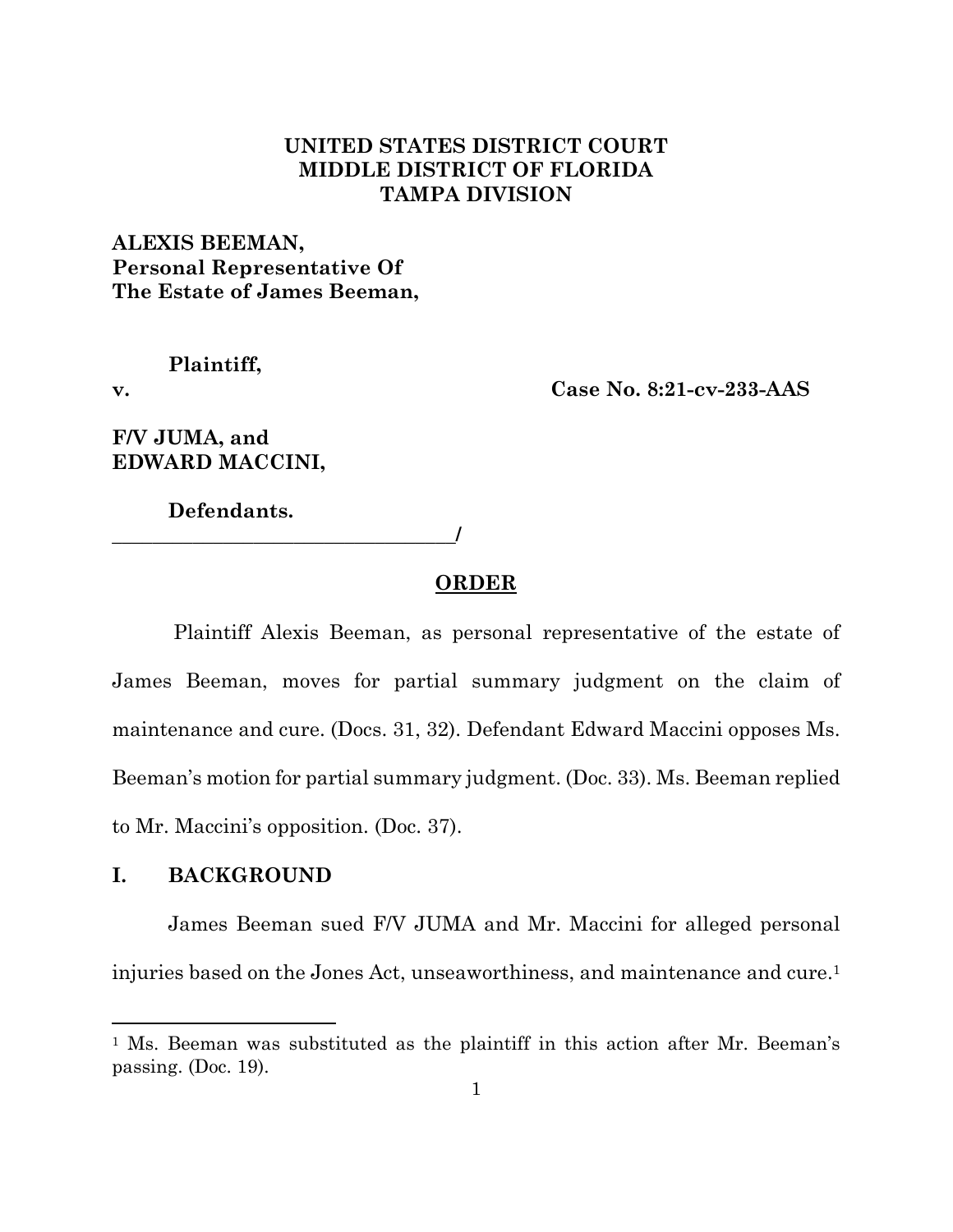(Doc. 8). The incident giving rise to these personal injury claims was the sinking of F/V JUMA. (*Id.*). Mr. Maccini responded to Ms. Beeman's second amended complaint and raised nine affirmative defenses. (Doc. 14).

Ms. Beeman now requests the court grant partial summary judgment on maintenance and cure and order payments from the date of the incident, March 15, 2018, until Mr. Beeman's death, March 19, 2021. (Docs. 31, 32, 37). Mr. Maccini opposes the motion. (Doc. 33).

#### **II. STANDARD**

Summary judgment should be granted only if "there is no genuine issue as to any material fact and [ ] the movant is entitled to judgment as a matter of law." Fed. R. Civ. P. 56(c). The party requesting summary judgment bears "the initial burden to show the district court, by reference to materials on file, that there are no genuine issues of material fact that should be decided at trial." *Clark v. Coats & Clark, Inc.*, 929 F.2d 604, 608 (11th Cir. 1991). The party requesting summary judgment always bears the "initial responsibility of informing the district court of the basis for its motion, and identifying those portions of 'the pleadings, depositions, answers to interrogatories, and admissions on file, together with the affidavits, if any,' which it believes demonstrate the absence of a genuine issue of material fact." *Id.* (quoting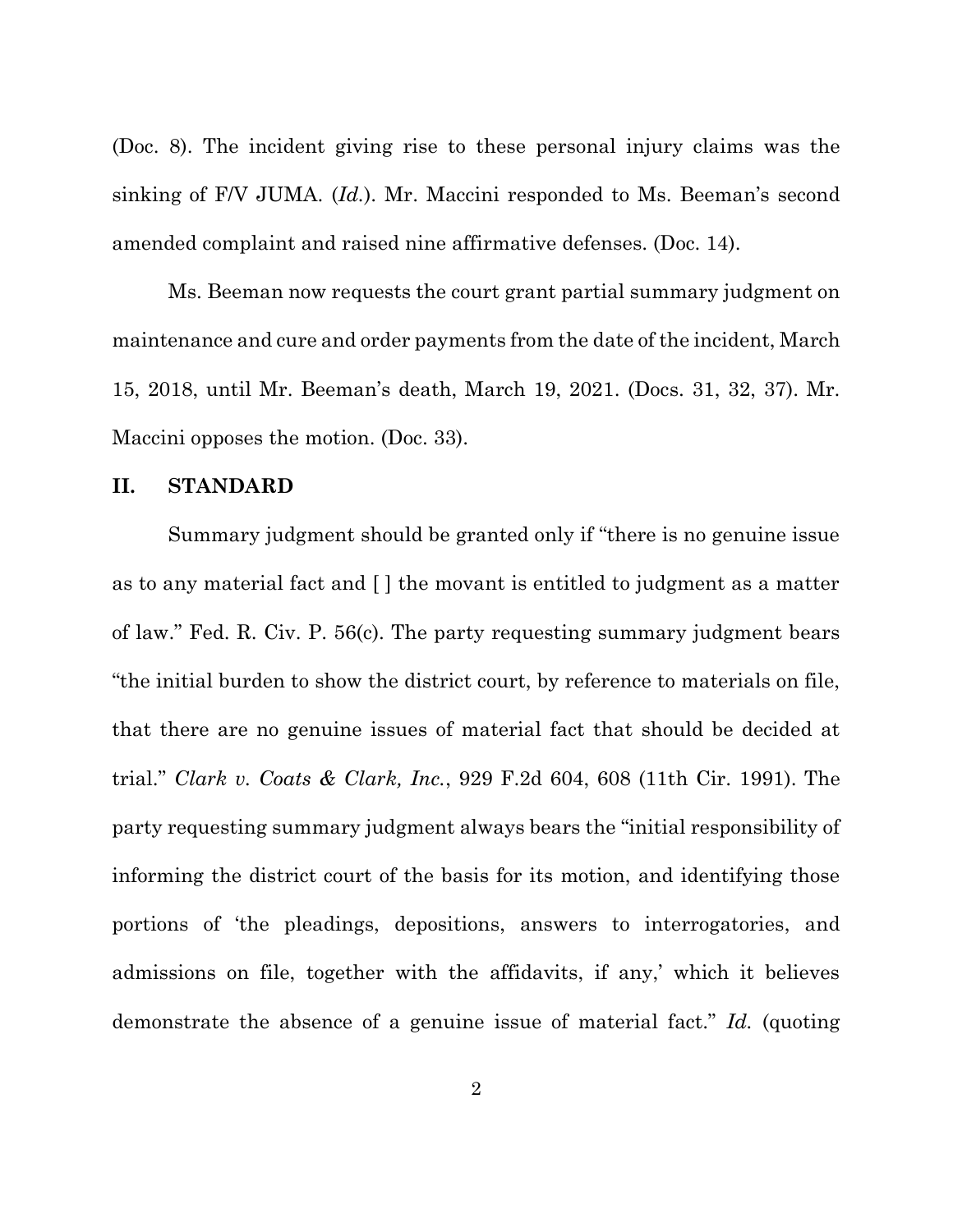*Celotex Corp. v. Catrett*, 477 U.S. 317, 323 (1986).

If the nonmoving party fails to make "a sufficient showing on an essential element of [their] case with respect to which [they have] the burden of proof," the moving party is entitled to summary judgment. *Celotex*, 477 U.S. at 323. "In reviewing whether the nonmoving party has met its burden, the court must stop short of weighing the evidence and making credibility determinations of the truth of the matter. Instead, the evidence of the non-movant is to be believed, and all justifiable inferences are to be drawn in his favor." *Tipton v. Bergrohr GMBH-Siegen*, 965 F.2d 994, 998-99 (11th Cir. 1992).

#### **III. ANALYSIS**

"Maintenance and cure is the obligation imposed on a shipowner, which results from the contract between the seaman and the shipowner or vessel, to pay a seaman, who is ill or injured while in the service of the ship, 'wages to the end of the voyage and subsistence, lodging and care to the point where the maximum cure attainable has been reached.'" *Bloom v. Weeks Marine, Inc.*, 225 F. Supp. 2d 1334, 1335 (M.D. Fla. 2002), quoting 2 Martin J. Norris, The Law of Seamen § 26:2 (4th ed. 1985). Claims for maintenance and cure are construed expansively, with any ambiguities and doubts resolved for the seaman. *Flores v. Carnival Cruise Lines*, 47 F.3d 1120, 1123 (11th Cir. 1995).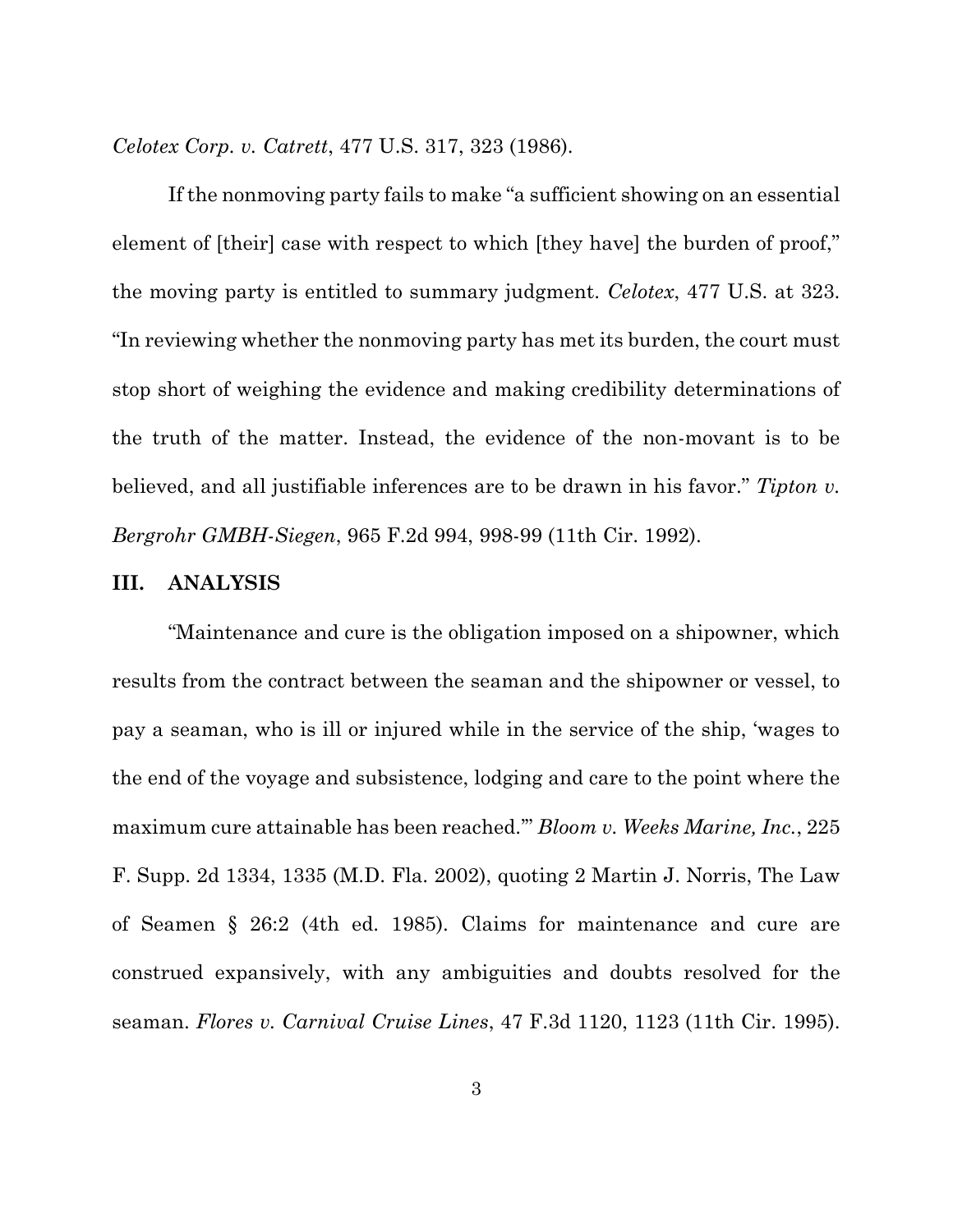To recover for maintenance and cure, a plaintiff must prove that: (1) he worked as a seaman; (2) he became ill or injured while in the vessel's service; and (3) he lost wages or incurred expenditures relating to the treatment of the illness or injury. *West v. Midland Enterprises, Inc.*, 227 F.3d 613, 616 (6th Cir. 2000) (citing *Freeman v. Thunder Bay Transp. Co.*, 735 F. Supp. 680, 681 (M.D. La. 1990)).

While a seamen is afforded a broad right to receive maintenance and cure, that right is not absolute. There is no duty to provide maintenance and cure for an injury that results from a seaman's own willful misconduct. *See Garay v. Carnival Cruise Line, Inc.*, 904 F.2d 1527, 1530 (11th Cir. 1990). There is also no duty to provide maintenance and cure if the plaintiff willfully concealed a pre-existing medical condition from the employer. *See Jauch v. Nautical Services, Inc.*, 470 F.3d 207, 212 (5th Cir. 2006).

Generally, a suit for maintenance and cure presents questions of fact. As such, it should not be disposed of by summary judgment nor should payment be decreed on motion. *See Norris*, supra § 26:21. However, if there is no dispute of material fact, then the claim may be disposed of by summary judgment. *See Grazette v. Magical Cruise Company Ltd.*, 280 So .3d 1120, 1124 (5th DCA Fla. 2019).